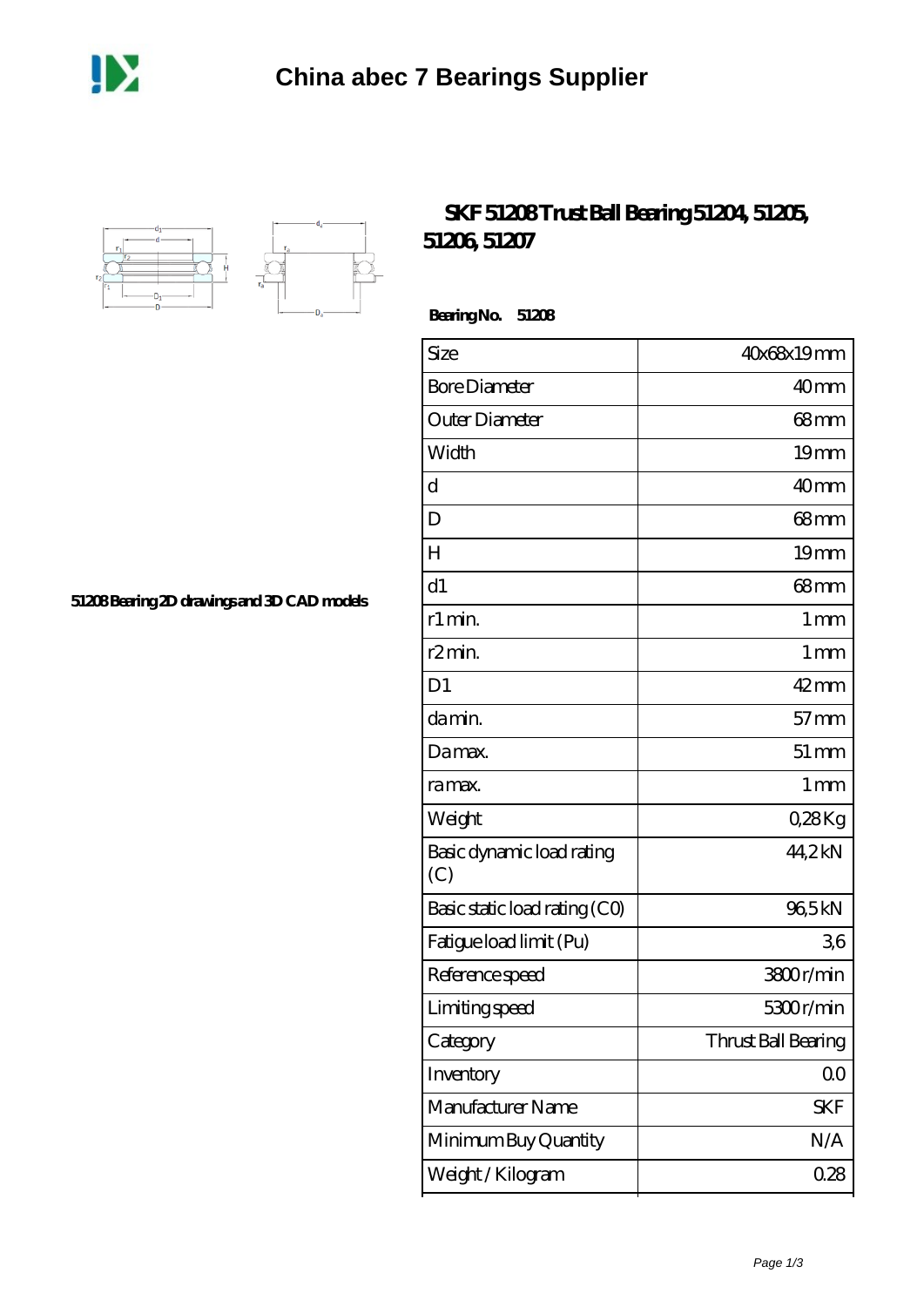

## **[China abec 7 Bearings Supplier](https://m.dannysguitarshop.tv)**

| Product Group                          | <b>BOO308</b>                                                                                                                                                      |
|----------------------------------------|--------------------------------------------------------------------------------------------------------------------------------------------------------------------|
| Rolling Element                        | <b>Ball Bearing</b>                                                                                                                                                |
| Thrust Bearing                         | Yes                                                                                                                                                                |
| Single or Double Direction             | Single Direction                                                                                                                                                   |
| <b>Banded</b>                          | No                                                                                                                                                                 |
| Cage Material                          | Steel                                                                                                                                                              |
| Precision Class                        | ABEC 1   ISO PO                                                                                                                                                    |
| Component Description                  | Roller Assembly Plus<br>Raceways                                                                                                                                   |
| <b>Other Features</b>                  | Single Row                                                                                                                                                         |
| Long Description                       | 40MM Bore 1; 42MM Bore<br>2, 68MM Outside Diameter;<br>19MM Height; Ball Bearing;<br>Single Direction; Not<br>Banded; Steel Cage; ABEC 1<br><b>ISO POPrecision</b> |
| Inch - Metric                          | Metric                                                                                                                                                             |
| Category                               | Thrust Ball Bearings                                                                                                                                               |
| <b>UNSPSC</b>                          | 31171507                                                                                                                                                           |
| Harmonized Tariff Code                 | 8482105008                                                                                                                                                         |
| Noun                                   | Bearing                                                                                                                                                            |
| <b>Keyword String</b>                  | <b>Ball Thrust</b>                                                                                                                                                 |
| Manufacturer URL                       | http://www.skf.com                                                                                                                                                 |
| Manufacturer Item Number               | 51208                                                                                                                                                              |
| Weight/LBS                             | 0616                                                                                                                                                               |
| Bore 2                                 | 1.654 Inch   42 Millimeter                                                                                                                                         |
| Overall Height with<br>Aligning Washer | OInch   OMillimeter                                                                                                                                                |
| Bore 1                                 | 1.575 Inch   40 Millimeter                                                                                                                                         |
| Height                                 | Q748Inch   19Millimeter                                                                                                                                            |
| Outside Diameter                       | 2677 Inch   68 Millimeter                                                                                                                                          |
| bore diameter:                         | 40 <sub>mm</sub>                                                                                                                                                   |
| static load capacity:                  | 965kN                                                                                                                                                              |
| outside diameter:                      | 68 <sub>mm</sub>                                                                                                                                                   |
|                                        |                                                                                                                                                                    |